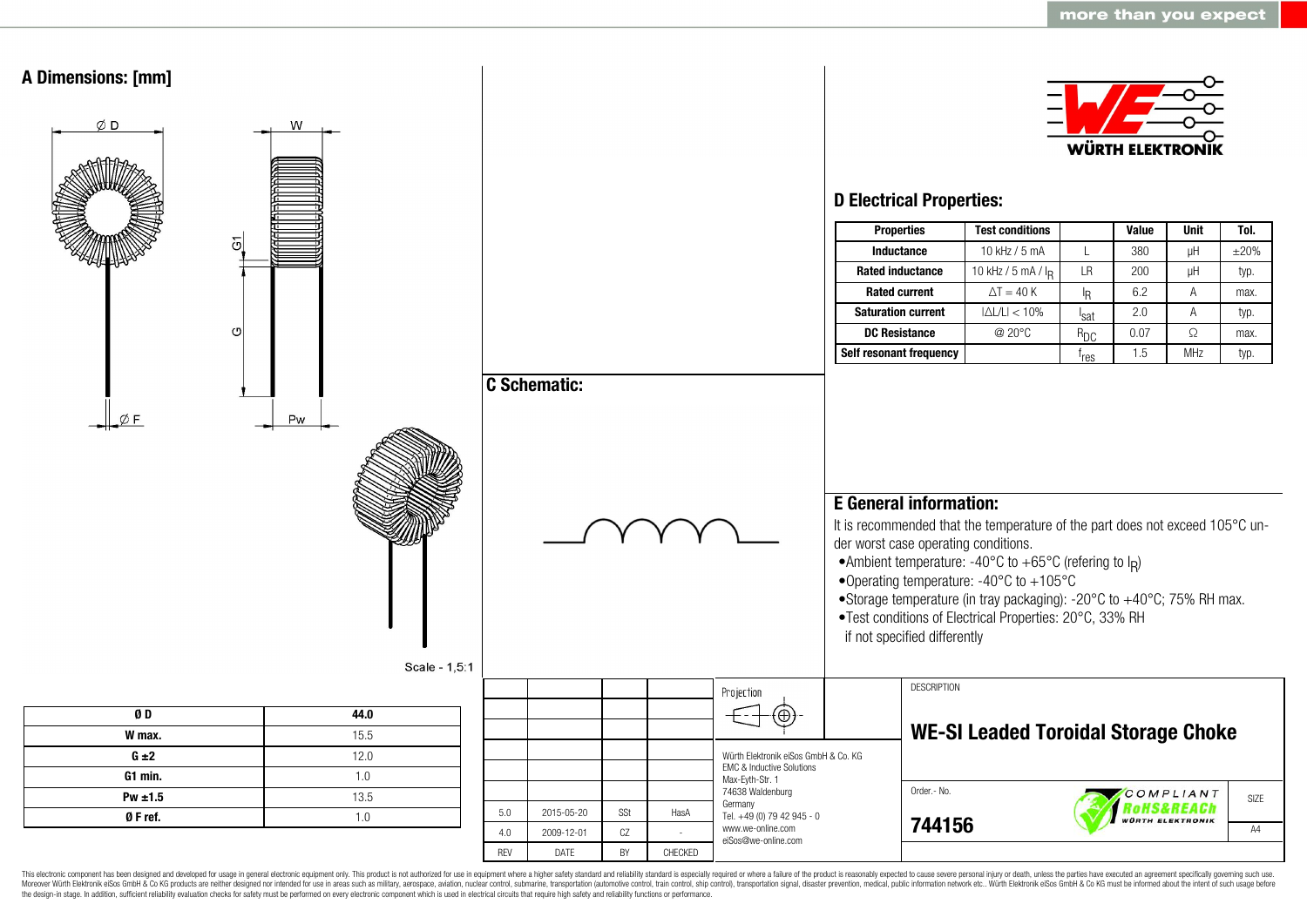## **H Soldering Specifications:**



# **H4: Classification Wave Soldering Profile: H5: Classification Wave Profile**



continuous black line - typical temperature procedure ------ interrupted blue line - min temperature procedure ------ interrupted red line - max temperature procedure

| <b>Profile Feature</b>                                                                                                                                                                          | <b>Pb-Free Assembly</b>                                             | <b>Sn-Pb Assembly</b>                                               |
|-------------------------------------------------------------------------------------------------------------------------------------------------------------------------------------------------|---------------------------------------------------------------------|---------------------------------------------------------------------|
| Preheat<br>- Temperature Min (T <sub>smin</sub> )<br>- Temperature Typical (T <sub>stypical</sub> )<br>- Temperature Max (T <sub>smax</sub> )<br>- Time $(t_s)$ from $(T_{smin}$ to $T_{smax})$ | $100^{\circ}$ C<br>$120^{\circ}$ C<br>$130^{\circ}$ C<br>70 seconds | $100^{\circ}$ C<br>$120^{\circ}$ C<br>$130^{\circ}$ C<br>70 seconds |
| $\triangle$ preheat to max Temperature                                                                                                                                                          | $150^{\circ}$ C max.                                                | $150^{\circ}$ C max.                                                |
| Peak temperature $(T_n)$                                                                                                                                                                        | 250°C - 260°C                                                       | $235^{\circ}$ C - 260 $^{\circ}$ C                                  |
| Time of actual peak temperature $(t_0)$                                                                                                                                                         | max. 10 seconds<br>max. 5 second each wave                          | max. 10 seconds<br>max. 5 second each wave                          |
| Ramp-down rate<br>- Min<br>- Typical<br>- Max                                                                                                                                                   | $\sim$ 2 K/s<br>$\sim$ 3.5 K/s<br>$\sim$ 5 K/s                      | $\sim$ 2 K/s<br>$\sim$ 3.5 K/s<br>$\sim$ 5 K/s                      |
| Time $25^{\circ}$ C to $25^{\circ}$ C                                                                                                                                                           | 4 minutes                                                           | 4 minutes                                                           |

refer to EN 61760-1:2006

|            |            |     |                | Projection<br>$\Theta$                                                                          |  | <b>DESCRIPTION</b> | <b>WE-SI Leaded Toroidal Storage Choke</b> |  |
|------------|------------|-----|----------------|-------------------------------------------------------------------------------------------------|--|--------------------|--------------------------------------------|--|
|            |            |     |                | Würth Elektronik eiSos GmbH & Co. KG<br><b>EMC &amp; Inductive Solutions</b><br>Max-Eyth-Str. 1 |  |                    |                                            |  |
|            |            |     |                | 74638 Waldenburg                                                                                |  | Order.- No.        | COMPLIANT<br>SIZE                          |  |
| 5.0        | 2015-05-20 | SSt | HasA           | Germany<br>Tel. +49 (0) 79 42 945 - 0                                                           |  |                    | RoHS&REACh<br><b>WÜRTH ELEKTRONIK</b>      |  |
| 4.0        | 2009-12-01 | CZ  |                | www.we-online.com<br>eiSos@we-online.com                                                        |  | 744156             | A <sub>4</sub>                             |  |
| <b>REV</b> | DATE       | BY  | <b>CHFCKFD</b> |                                                                                                 |  |                    |                                            |  |

This electronic component has been designed and developed for usage in general electronic equipment only. This product is not authorized for use in equipment where a higher safety standard and reliability standard and reli Moreover Würth Elektronik eiSos GmbH & Co KG products are neither designed nor intended for use in areas such as military, aerospace, aviation, nuclear control, submarine, transportation (automotive control), stain control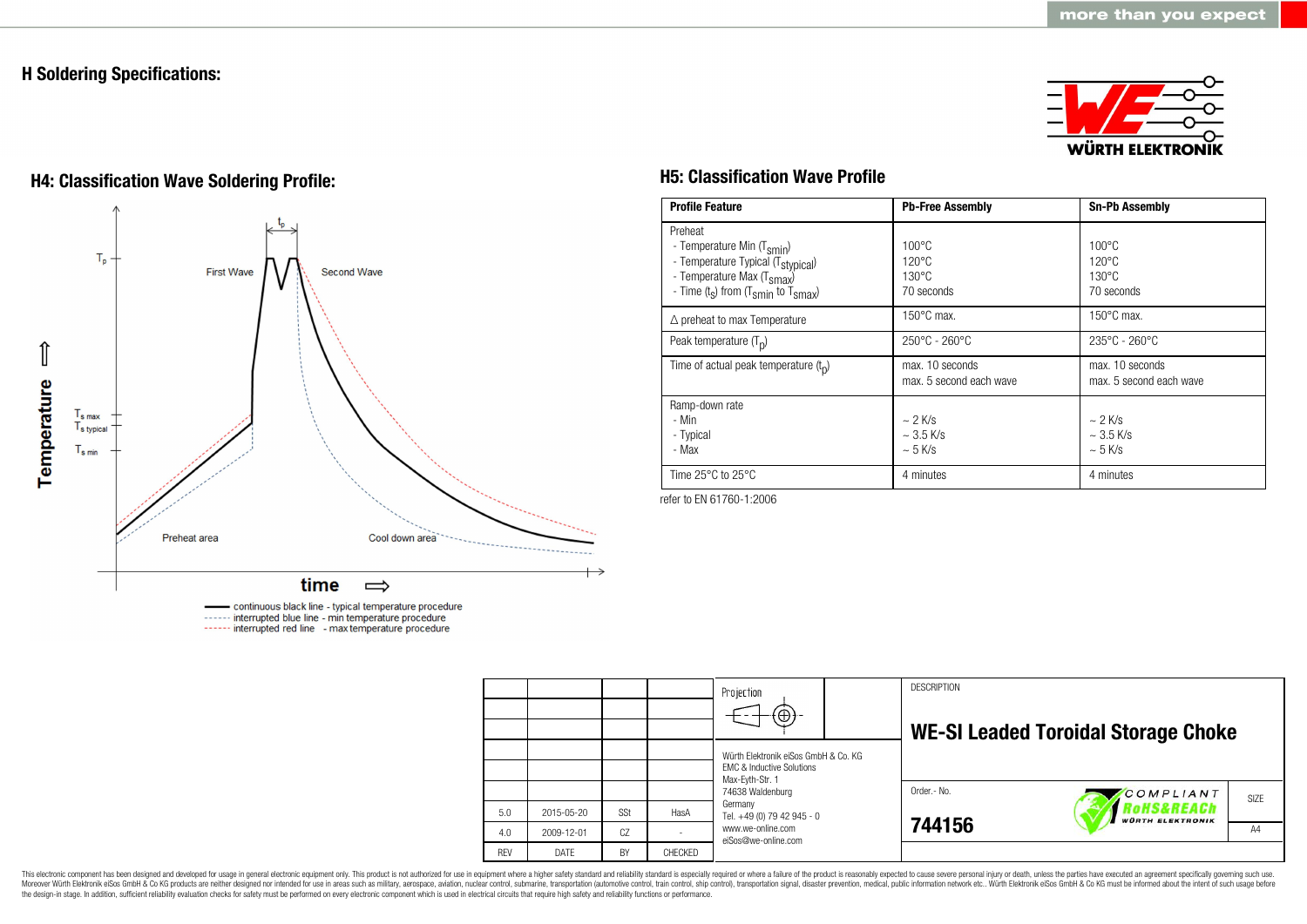## **I Cautions and Warnings:**

## **The following conditions apply to all goods within the product series of WE-SI of Würth Elektronik eiSos GmbH & Co. KG:**

#### **General:**

All recommendations according to the general technical specifications of the data-sheet have to be complied with.

The disposal and operation of the product within ambient conditions which probably alloy or harm the wire isolation has to be avoided.

If the product is potted in customer applications, the potting material might shrink during and after hardening. Accordingly to this the product is exposed to the pressure of the potting material with the effect that the core, wire and termination is possibly damaged by this pressure and so the electrical as well as the mechanical characteristics are endanger to be affected. After the potting material is cured, the core, wire and termination of the product have to be checked if any reduced electrical or mechanical functions or destructions have occurred.

The responsibility for the applicability of customer specific products and use in a particular customer design is always within the authority of the customer. All technical specifications for standard products do also apply for customer specific products.

Cleaning agents that are used to clean application might damage or change the characteristics of the component, body, pins or termination.

Direct mechanical impact to the product shall be prevented as the ferrite material of the core could flake or in the worst case it could break.

#### **Product specific:**

Follow all instructions mentioned in the datasheet, especially:

- •The solder profile has to be complied with according to the technical wave soldering specification, otherwise no warranty will be sustained.
- •All products shall be used before the end of the period of 12 months based on the product date-code, if not a 100% solderability can´t be ensured.
- •Violation of the technical product specifications such as exceeding the nominal rated current will result in the loss of warranty.



|            |            |           |         | Projection<br>$\bigoplus$                                                         |  | <b>DESCRIPTION</b> | <b>WE-SI Leaded Toroidal Storage Choke</b> |                   |  |
|------------|------------|-----------|---------|-----------------------------------------------------------------------------------|--|--------------------|--------------------------------------------|-------------------|--|
|            |            |           |         | Würth Elektronik eiSos GmbH & Co. KG<br><b>EMC &amp; Inductive Solutions</b>      |  |                    |                                            |                   |  |
|            |            |           |         | Max-Eyth-Str. 1<br>74638 Waldenburg                                               |  | Order.- No.        | COMPLIANT                                  | SI <sub>7</sub> F |  |
| 5.0        | 2015-05-20 | SSt       | HasA    | Germany<br>Tel. +49 (0) 79 42 945 - 0<br>www.we-online.com<br>eiSos@we-online.com |  | 744156             | oHS&REACh<br><b>WÜRTH ELEKTRONIK</b>       |                   |  |
| 4.0        | 2009-12-01 | CZ        |         |                                                                                   |  |                    |                                            | A4                |  |
| <b>RFV</b> | DATE       | <b>BY</b> | CHECKED |                                                                                   |  |                    |                                            |                   |  |

This electronic component has been designed and developed for usage in general electronic equipment only. This product is not authorized for use in equipment where a higher safety standard and reliability standard is espec Moreover Würth Elektronik eiSos GmbH & Co KG products are neither designed nor intended for use in areas such as military, aerospace, aviation, nuclear control, submarine, transportation (automotive control), tain control) the design-in stage. In addition, sufficient reliability evaluation checks for safety must be performed on every electronic component which is used in electrical circuits that require high safety and reliability functions